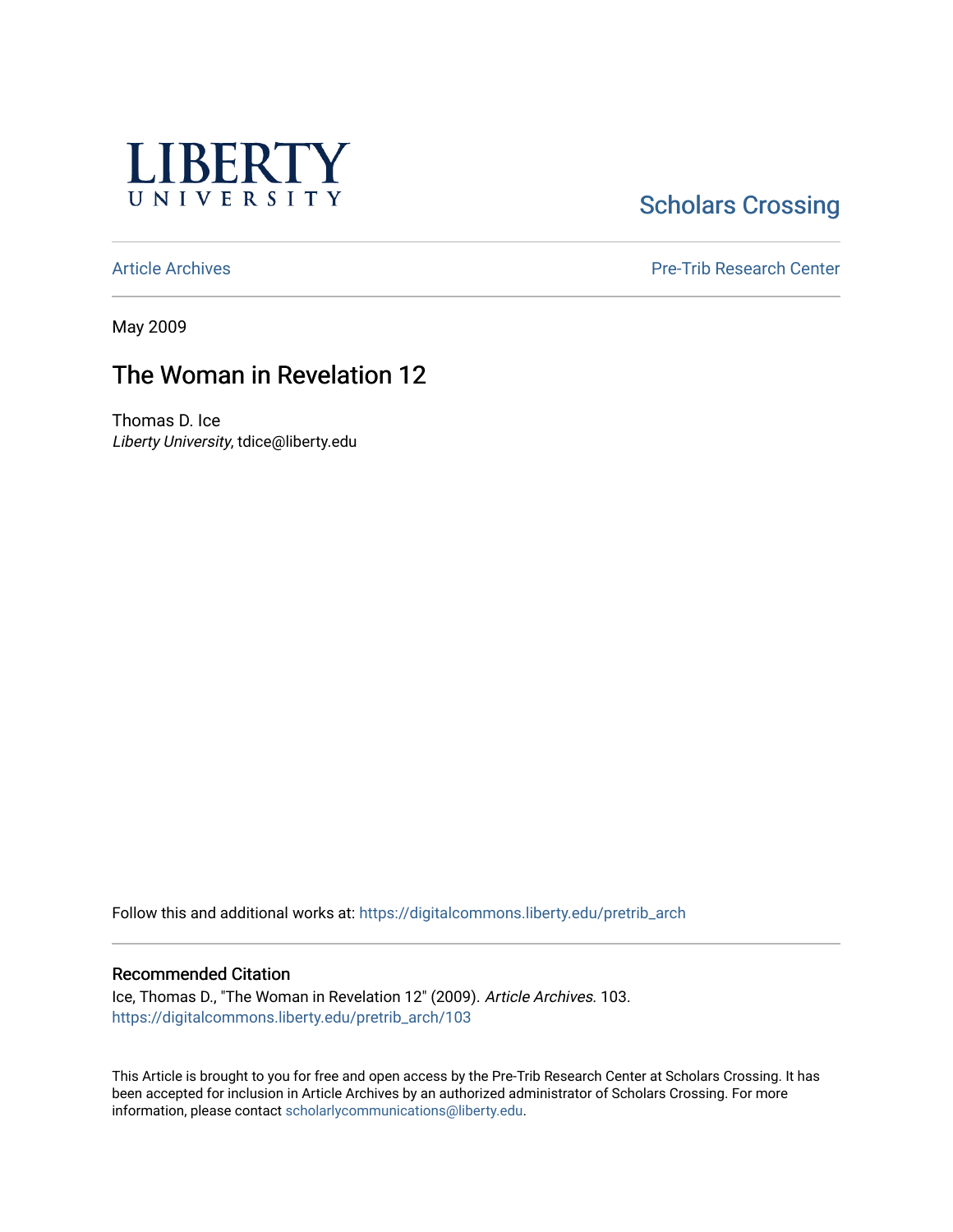## **THE WOMAN IN REVELATION 12** *Tom's Perspectives* by Thomas Ice

*And a great sign appeared in heaven: a woman clothed with the sun, and the moon under her feet, and on her head a crown of twelve stars; she was with child; and she cried out, being in labor and in pain to give birth.*

—Revelation 12:1–2

Down through church history virtually all Christian interpreters of Revelation 12 have understood the symbol of the woman in labor as the church. This began to change about 200 years ago when literal hermeneutics were more rigorously applied to the Book of Revelation and Bible Prophecy in general. It took this long for some within the church to begin to overcome the stranglehold that replacement theology or supersessionism had on the church. For most of her history, when Christians read biblical passages, they automatically assumed that it was referring to them and the church. Most have thought that the church has forever replaced Israel and that Israel, as a nation, has no future. This is why a correct understanding of who the woman in Revelation 12 represents is a watershed issue for understanding Revelation as a whole.

#### **HOW TO INTERPRET SYMBOLS**

Revelation 12 is said by some to be the most symbolic chapter in the most symbolic book in the New Testament. That may very well be true! Even though symbols are used to tell the prophetic story of Israel, the symbols are clear when interpreted by comparing Scripture with Scripture. Arnold Fruchtenbaum rightly tells us "that every symbol in the Revelation is explained either elsewhere in the Revelation itself or somewhere else in the Bible. $1^{\prime}$  In this passage, as well as throughout the Book of Revelation, symbols represent literal, historical persons, places or things. John MacArthur says, "The literal approach to interpreting Scripture allows for normal use of symbolic language, but understands that it points to a literal reality."<sup>2</sup> We use symbols for athletic teams. The Bears beat the Lions, 35–21. It is understood that both teams had humans playing for their squads, but their team mascots are bears and lions. The same approach is used in many prophetic sections of both the Old and New Testaments where symbols are used of people and kingdoms.<sup>3</sup> "The symbols used in this book are taken from the Scriptures themselves and thus do not allow arbitrary interpretations to be imposed upon them."4

### **WHY THE WOMAN REFERS TO ISRAEL**

Who does the woman of Revelation 12 symbolize? While Catholics and most replacement theologians believe that the woman in this passage is the Church, even preterists like Gary DeMar are able to realize that the biblical symbolism of Genesis  $37:9$ –11 demands that Revelation 12 uses it to refer to Israel. $5$  However, preterist err in seeing it as a reference to Israel in the past and not including the future. How can we be sure that the woman represents Israel?

First, the context immediately preceding chapter 12 sets the stage for our view, as well as the larger context of the entire Book of Revelation. "And the temple of God which is in heaven was opened; and the ark of His covenant appeared in His temple, and there were flashes of lightning and sounds and peals of thunder and an earthquake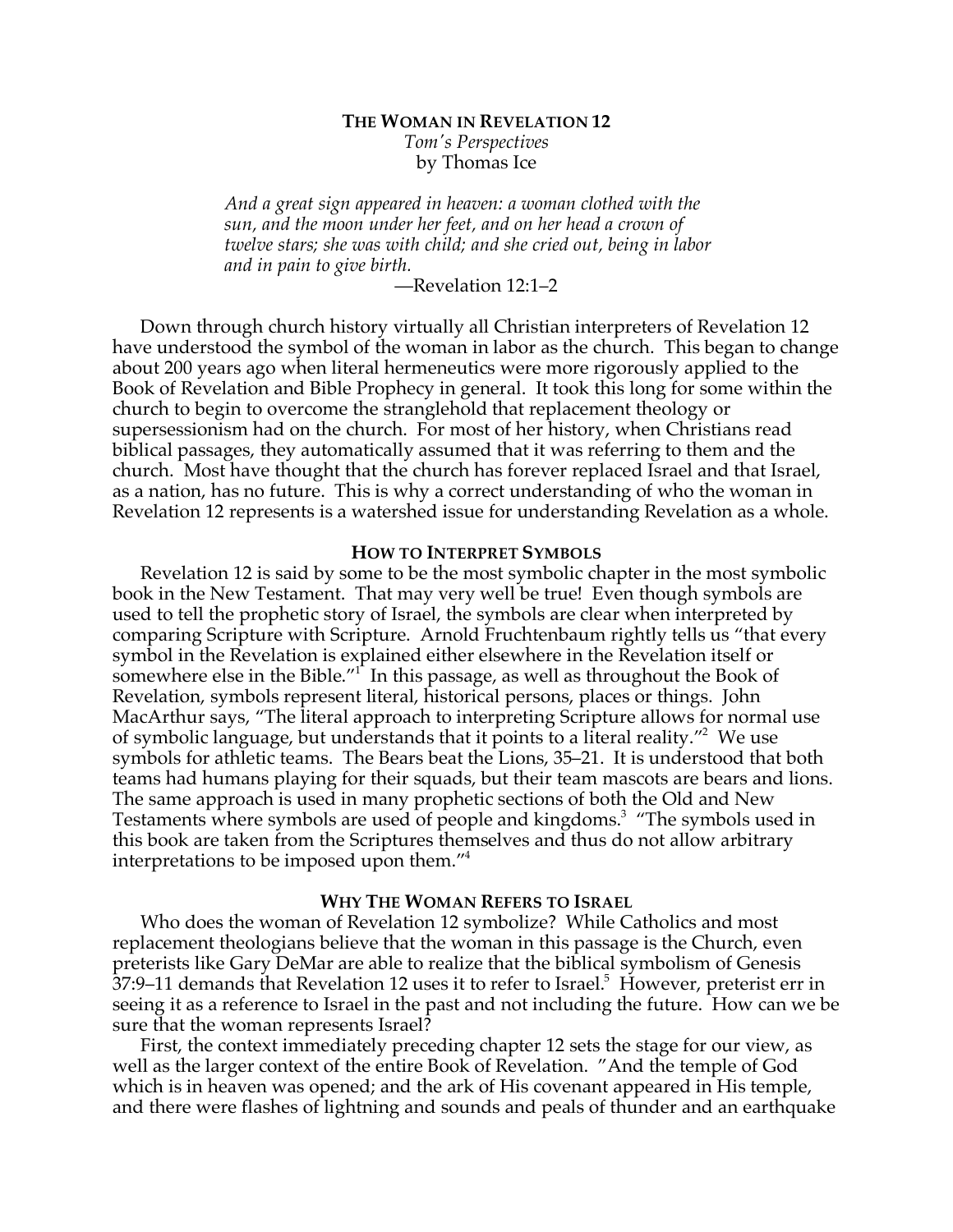and a great hailstorm" (Rev. 11:19). The ark of the covenant is never associated with the church but always with the nation of Israel. This gives a Jewish flavor to the context and prepares the way for God's disclosure about Israel in chapter 12.

Second, Israel is often represented throughout the Old Testament as a woman (Isa. 26:18; 47:7–9; 54:1–6; 66:7–8; Jer. 4:31; 31:32; Lam. 1:1; Ezek. 16:32; Hosea 2:16; Micah 4:9– 10; 5:1–3). John Walvoord says, "In the Old Testament, Israel frequently is presented as the wife of Jehovah, often in her character as being unfaithful to her husband. Here the godly remnant of Israel is standing true to God in the time of the great tribulation."6 This fits into the overall motif since this woman gives birth to a son.

Third, John's reference to the sun, moon, and stars in his description of the woman relates to similar descriptions of Israel in the Old Testament (see Gen. 37: 9–11). In Genesis 37 the sun refers to Jacob, "who stood in the lineage to inherit the blessings of the "Abrahamic covenant."7 The moon represents Rachel, Jacob's wife and the matriarch of the 12 tribes of Israel. The 11 stars in Genesis 37 refer to the sons of Jacob (the  $12<sup>th</sup>$  star to whom the 11 bow is Joseph, thus 12 stars) and the 12 tribes of Israel or Jacob. This is "a clear reference to the twelve tribes of Israel, not only in Joseph's dream (cf. Gen. 37:9–10), but also by comparison with the twelve tribes in Rev. 7:5–8 and 21:12."8 J. Dwight Pentecost also points out other Old Testament passages "where heavenly bodies are associated with Israel's history" (see Josh. 10:12–14; Jud. 10:12–14; Ps. 89:35–37; Jer. 31:35–36).<sup>9</sup>

Fourth, it is Israel and not the church that gives birth to the male child (verse 5) within biblical imagery. Paul confirms this when writing concerning the Israelites, "from whom is the Christ according to the flesh" (Rom. 9:5). It is obvious the male child refers to Christ since Revelation 12:5 says He will rule the nations with a rod of iron (Ps. 2:9). Jesus is also said to rule with a rod of iron in Revelation 2:27 and 19:15. John 4:22 also tells us that "salvation is from the Jews," which means that redemption came through the nation of Israel in the form of their Messiah—the male child.

Fifth, since we are dealing with the male child of 12:5, then we should note a parallelism between Revelation 12 and Micah 5 that supports the notion that the woman in Revelation refers to Israel.

The parallelism between Revelation 12 and Micah 5 helps to identify the woman as Israel. In Micah 5:2 is recorded the birth of the ruler. The rejection of this ruler results in the setting aside of the nation ("therefore will he give them up," Mic. 5:3). The nation will be in travail "until the time that she which travaileth hath brought forth" (Mic. 5:3), that is, until the accomplishment of God's purpose. The same program is outlined in Revelation 12.10

Sixth, a comparison of Revelation 12:7–9 with Daniel 12:1–7 confirms the identification of the woman as Israel. Gary Cohen notes:

In Revelation 12, we see a woman being persecuted by Satan, and Michael the archangel at this time fights against Satan (vv. 7–9). Likewise, in Daniel 12:1 when Daniel's people are said to be in their "time of trouble such as never was since there was a nation," a time lasting 3 ½ years (3 ½ times—Dan 12:7), Michael "shall . . . stand up" and contend for Israel, Daniel's people. Thus both Revelation 12 and Daniel 12 show Michael contending against Satan concerning the 3  $\frac{1}{2}$  year Great Tribulation of Israel.<sup>11</sup>